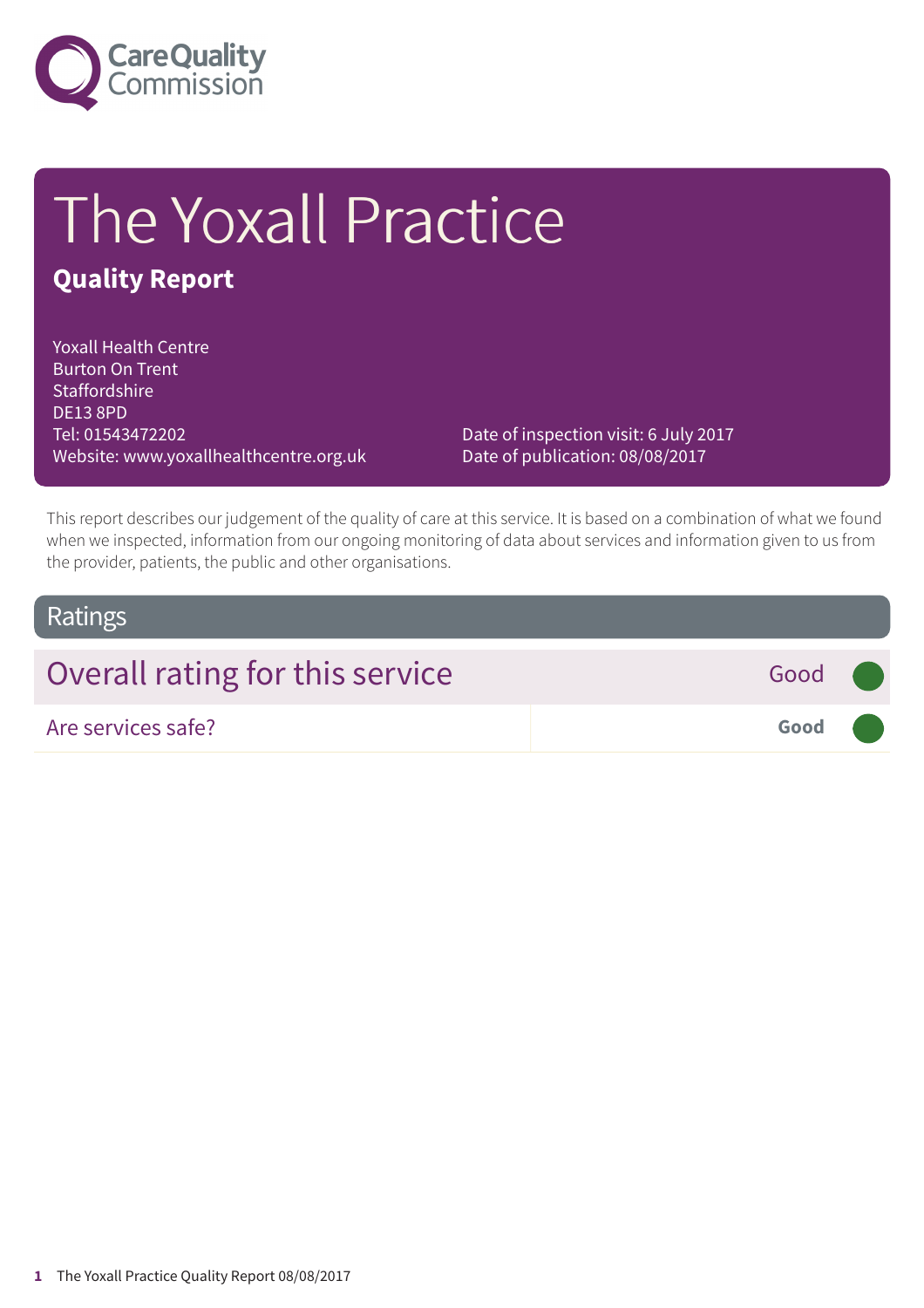# Summary of findings

### **Contents**

| Summary of this inspection                  | Page<br>2<br>3 |
|---------------------------------------------|----------------|
| Overall summary                             |                |
| The five questions we ask and what we found |                |
| Detailed findings from this inspection      |                |
| Our inspection team                         | $\overline{4}$ |
| Background to The Yoxall Practice           | $\overline{4}$ |
| Why we carried out this inspection          | $\overline{4}$ |
| How we carried out this inspection          | 4              |
| Detailed findings                           | 6              |

### Overall summary

#### **Letter from the Chief Inspector of General Practice**

We previously carried out an announced comprehensive inspection of The Yoxall Practice on 5 September 2016. The overall rating for the practice was good with requires improvement for providing a safe service. The full comprehensive report on the 5 September 2016 inspection can be found by selecting the 'all reports' link for The Yoxall Practice on our website at www.cqc.org.uk.

This inspection was an announced focused inspection carried out on 6 July 2017 to confirm that the practice had carried out their plan to meet the legal requirements in relation to the breaches in regulations identified at our previous inspection on 5 September 2016. This report covers our findings in relation to those requirements.

### **Our key findings were as follows:**

- The provider had implemented an effective system to manage the safe care of patients on high risk medicines.
- Effective checking systems were in place to ensure that emergency procedures are tested and emergency equipment is maintained and fit for use.
- Clinical staff completed annual refresher courses in basic life support training and non-clinical staff were required to complete the same refresher course bi-annually.
- Actions identified as required in the infection prevention control audits had been completed or planned.
- Learning from significant events had been shared with appropriate staff, and following review, resultant action taken. There had been a significant increase in the number of events recorded.
- The provider had implemented an effective system to monitor the use of prescription pads and forms.
- The provider had risk assessed the process of taking repeat medication requests by telephone. Individual cases were reviewed where the cessation of this service may result in a detrimental impact on an individual's care.
- Audits had been carried out to ensure nationally recognised clinical guidelines are followed.
- The practice had adopted a proactive approach in identifying patients who also act as carers. This included the appointment of a carers' lead and liaison with the local secondary school to help identify young carers.
- Verbal complaints had been recorded to enable trends to be identified and the wider practice team were involved with reviewing complaints.

### **Professor Steve Field (CBE FRCP FFPH FRCGP)**

Chief Inspector of General Practice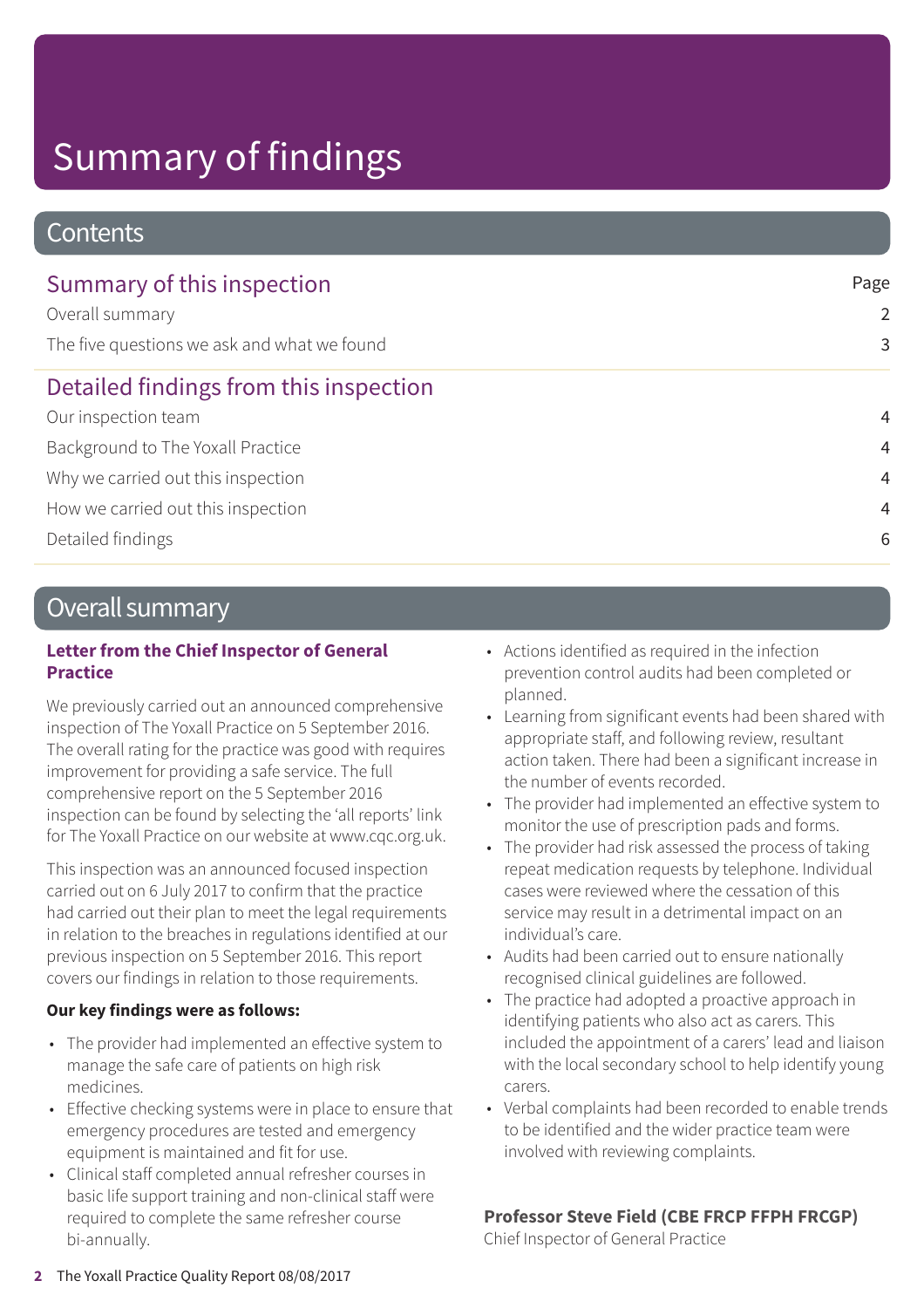### The five questions we ask and what we found

We always ask the following five questions of services.

#### **Are services safe?**

The practice is rated as good for providing safe services.

- The system for reporting, recording and learning from significant events had been improved. Significant events were seen to have been shared with the full practice team and there had been a significant increase in the number of events recorded.
- The appointed lead for infection prevention control (IPC) carried out audits in line with nationally recognised guidelines. Actions identified through audit had been completed or planned.
- There was a tracking system to minimise the risk of prescription pads being used for fraud.
- The provider had an effective system to monitor those patients on high risk medicines.
- Effective systems were in place to check equipment and monitor procedures to deal with emergency situations.

**Good –––**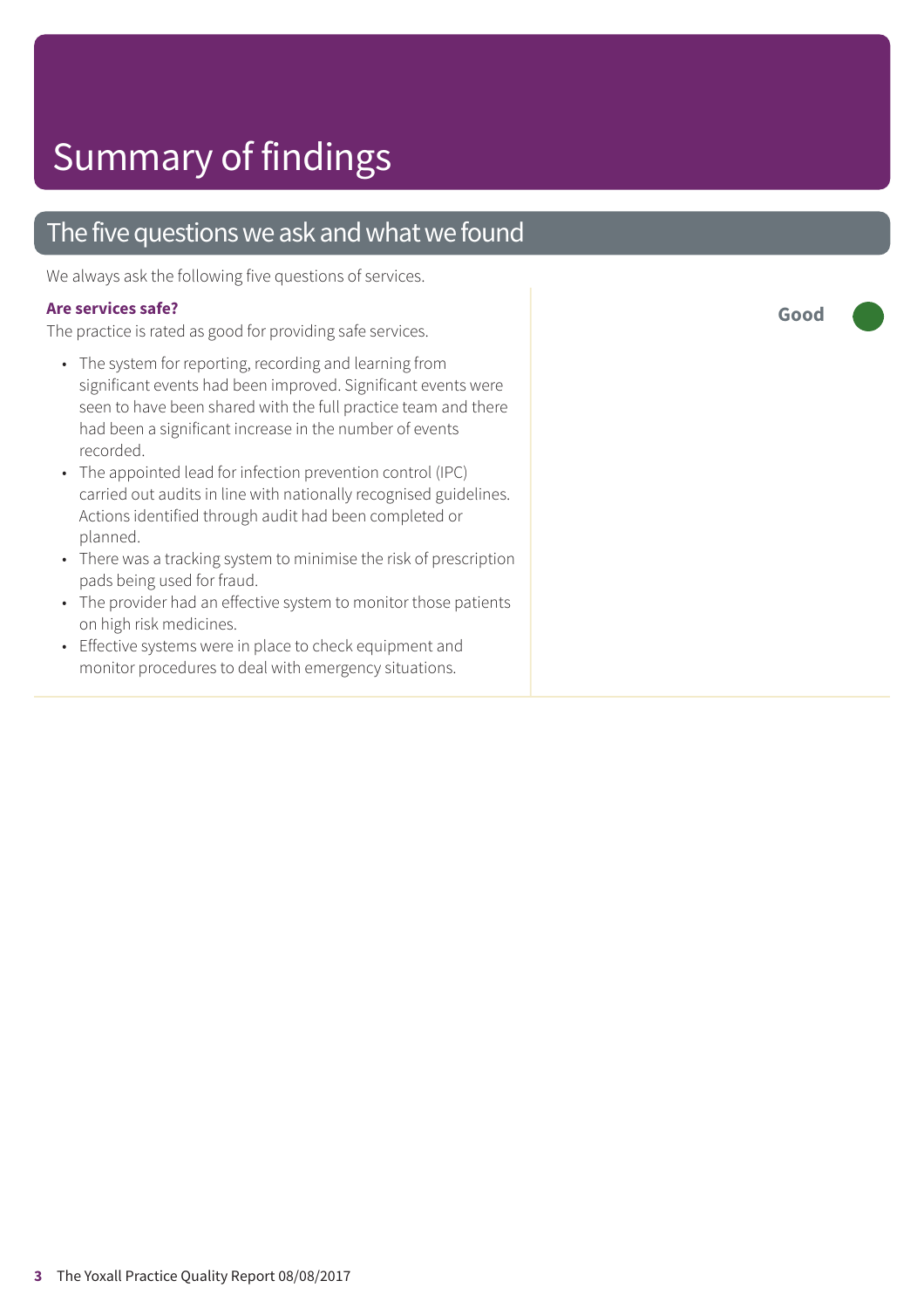

# The Yoxall Practice **Detailed findings**

### Our inspection team

### **Our inspection team was led by:**

Our inspection team was led by a Care Quality Commission (CQC) Lead Inspector**.**

### **Background to The Yoxall Practice**

Yoxall Health Centre is part of the NHS East Staffordshire Clinical Commissioning Group. The total practice patient population is 4,948. The age profile of patients shows a higher than average percentage of elderly patients, 28% are aged 65 and over compared to the national average of 17%. Yoxall Health Centre is a rural practice located close to Burton on Trent in Staffordshire. The premises is a purpose built building owned by the partners and a retired ex-partner.

The staff team comprises of two GP partners (one male, one female) and one salaried GP (female). The GPs work a combined total of 22 clinical sessions per week. The provider has a dispensary within the premises and employs a practice pharmacist.

The practice is open each weekday from 8am to 6pm. Extended hours are offered on a Monday evening between 6.30pm and 9pm. The practice has opted out of providing cover to patients outside of normal working hours. Staffordshire Doctors Urgent Care provides these out-of-hours services.

In addition to the partners there are 15 permanent staff in total, working a mixture of full and part times hours. Staff at the practice include:

- A practice manager, a deputy practice manager and a finance officer.
- An advanced nurse practitioner, a healthcare assistant and four dispensers.
- A medical secretary and four reception/administration support staff.

The practice provides long-term condition management including asthma and diabetes. It also offers child immunisations, minor surgery and travel vaccinations. The practice offers NHS health checks and smoking cessation advice and support. The practice has a General Medical Services (GMS) contract with NHS England. This is a contract for the practice to deliver General Medical Services to the local community or communities. They also provide a number of Directed Enhanced Services (DES) that include offering extended hours access, minor surgery and the childhood vaccinations and immunisation scheme.

### Why we carried out this inspection

We carried out a focused inspection of this service under Section 60 of the Health and Social Care Act 2008 as part of our regulatory functions. The inspection was planned to check whether the provider is meeting the legal requirements and regulations associated with the Health and Social Care Act 2008, to look at the overall quality of the service, and to provide a rating for the service under the Care Act 2014.

We previously undertook a comprehensive inspection of The Yoxall Practice on 5 September 2016 under Section 60 of the Health and Social Care Act 2008 as part of our regulatory functions. The practice was rated as good with requires improvement in providing a safe service. The full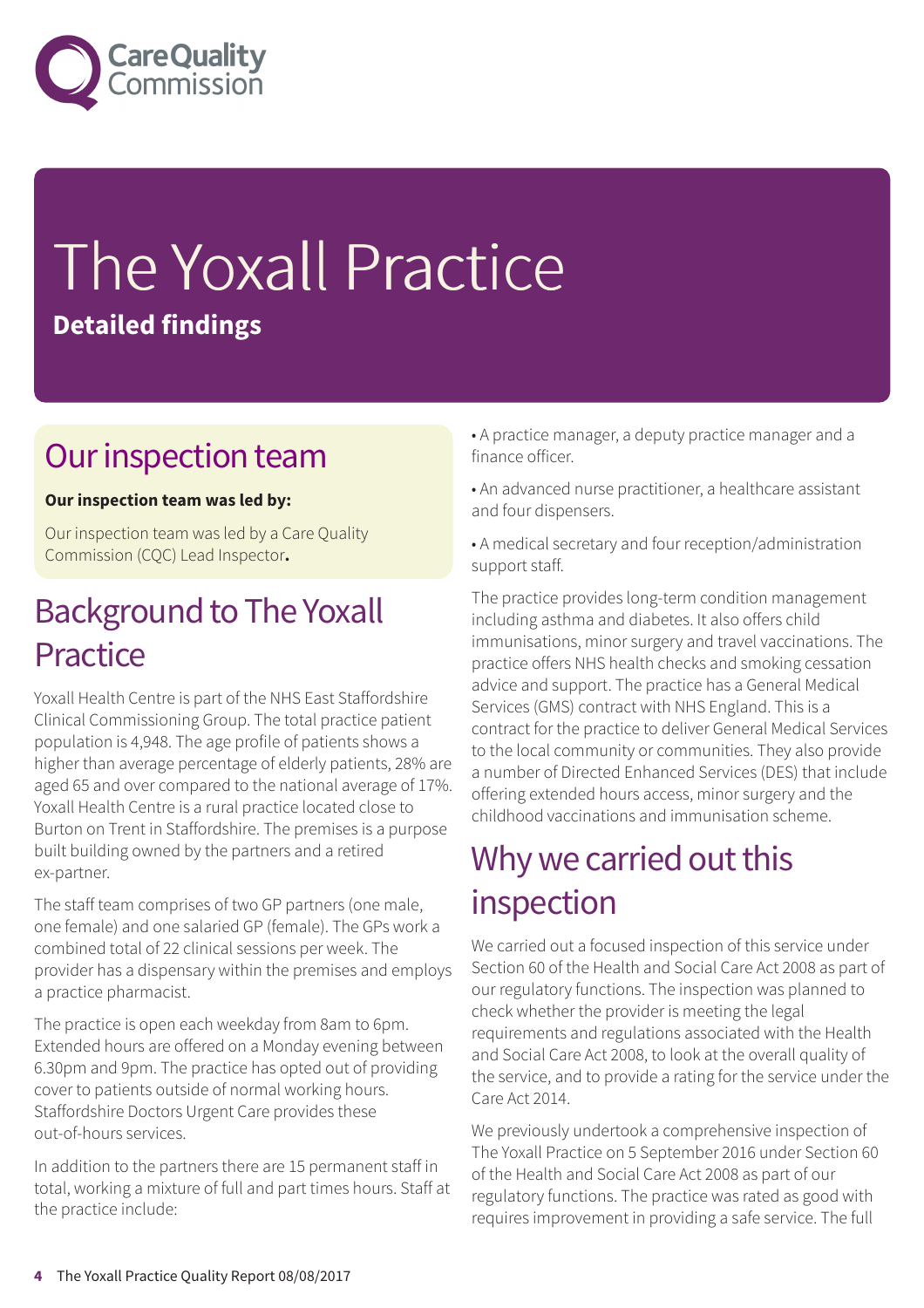# Detailed findings

comprehensive report following the inspection on 5 September 2016 can be found by selecting the 'all reports' link for The Yoxall Practice on our website at www.cqc.org.uk.

We undertook a follow up focused inspection of The Yoxall Practice on 6 July 2017. This inspection was carried out to confirm that the practice was now meeting legal requirements.

### How we carried out this inspection

Before our inspection we reviewed a range of information we held about the practice.

During our inspection we:

- Spoke with a GP partner and the assistant practice manager.
- Checked documents that contained records of safety checks carried out.

Please note that when referring to information throughout this report, for example any reference to the Quality and Outcomes Framework data, this relates to the most recent information available to the CQC at that time.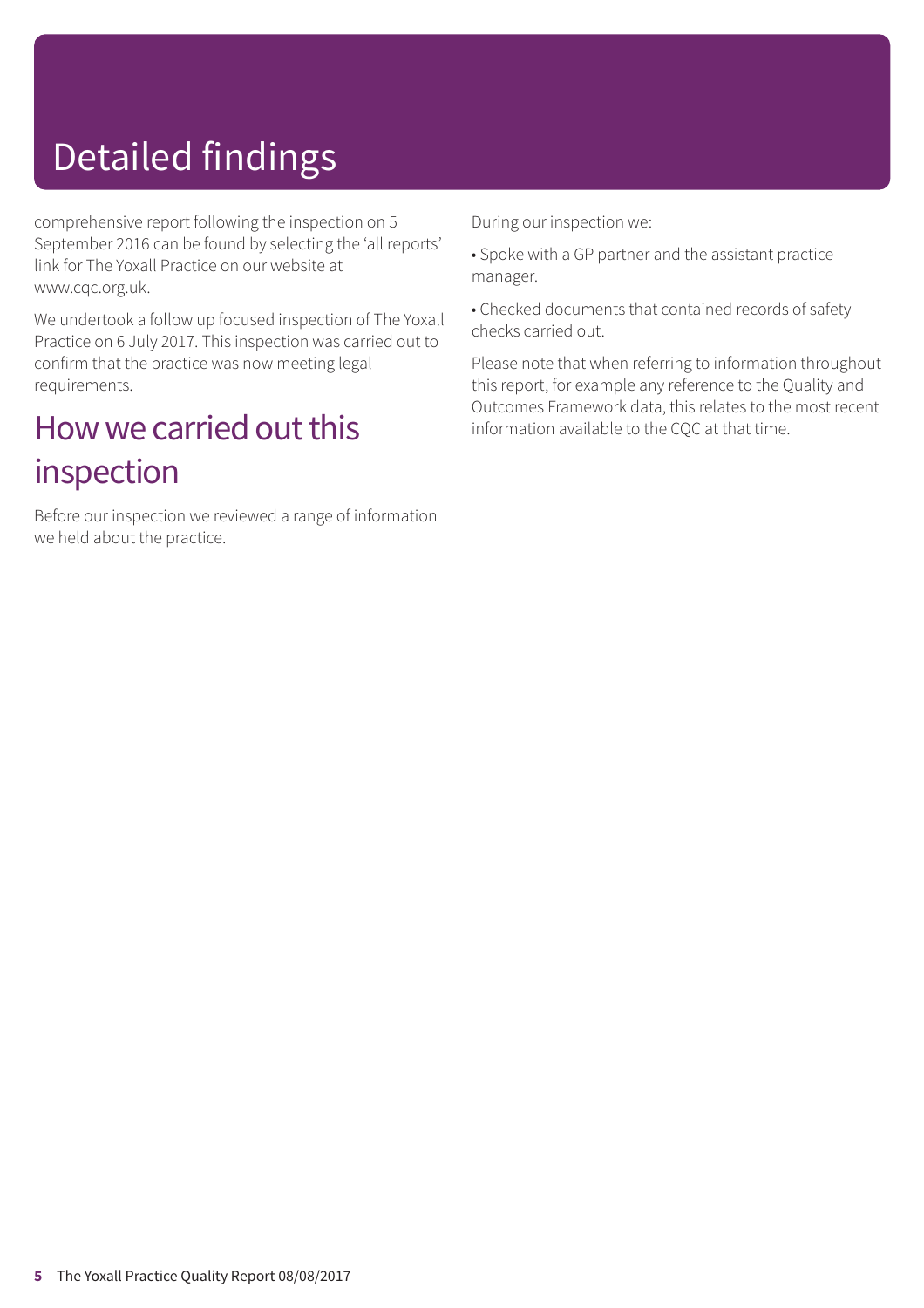# Are services safe?

# **Our findings**

At our previous inspection on 5 September 2016, we rated the practice as requires improvement for providing safe services. This was because:

- There was no effective system to manage the safe care of patients on high risk medicines.
- The emergency procedures had not been regularly tested and the emergency equipment not always maintained.

We issued a requirement notice in respect of the procedure for repeat prescribing of high risk medicines and the testing and checking of emergency procedures and equipment. We found arrangements had significantly improved when we undertook a follow up inspection of the service on 7 July 2017. The practice is now rated as good for providing safe services.

#### **Overview of safety systems and processes**

The provider had increased the number of significant events recorded. There had been 26 significant events recorded and reviewed since the September 2016 inspection, a significant increase from the two events recorded between September 2015 and August 2016. Significant events were shared with all staff at quarterly meetings as a standing agenda item. An electronic record of event recording included any actions taken, for example, a trend in dispensing errors found through the internal checking system had been identified and acted on.

At the September 2016 inspection, we found that although annual infection prevention control (IPC) audits were undertaken, these had not been carried out by the IPC lead, and action had not been taken to address identified improvements. When asked, the infection prevention control lead was not aware of the audit. At this inspection, we found the provided had changed the process so that the IPC lead carried out the audits. Areas for improvement had been actioned, for example; new foot-operated bins had replaced those that required lids to be lifted by hand and a cleaning schedule had been implemented for the privacy curtains.

Prescription pads and forms were found to be securely stored but not tracked when we inspected in September 2016. At this inspection, we saw that a system had been implemented to monitor the use of blank prescription pads. This included the signing out and signing in of prescriptions taken when carrying out a home visit.

#### **Monitoring risks to patients**

At the September 2016 inspection, we found processes for handling repeat prescriptions of high risk medicines were not always effective, monitoring had not always been carried out in line with the practice guidelines. At this inspection, we found that an effective system had been implemented to manage all patients on high risk medicines. The provider implemented a policy and protocol for the prescribing of high risk medicines and monitoring and follow up was carried out on each patient. We checked 26 patients on a high risk medicine used for the treatment of cancer and rheumatoid arthritis; 20 patients had been tested in the last three months, four were monitored in hospital (the practice followed up to obtain the detailed results before prescribing), one had stopped taking the medication in the past week and one had been contacted on multiple occasions and asked to make an appointment to be tested.

At the September 2016 inspection there were areas identified where improvements were required in the checking of emergency equipment and procedures:

- Regular fire evacuation drills had not been carried out.
- Not all clinical staff had completed a basic life support refresher course in the previous 18 months.
- Emergency medicines were available but not easily accessible to staff (they were kept in secure areas of the practice but not together and not all staff knew of their location).
- The oxygen cylinders had exceeded their expiry dates.

At this inspection, we found that action had been taken in each of the areas identified:

- Fire evacuation drills had been carried out once every six months (the most recent was carried out on the 19th April). A review was undertaken and documented after each drill.
- A policy had been introduced that stated all clinical staff should receive annual basic life support refresher training and non-clinical staff bi-annual refresher